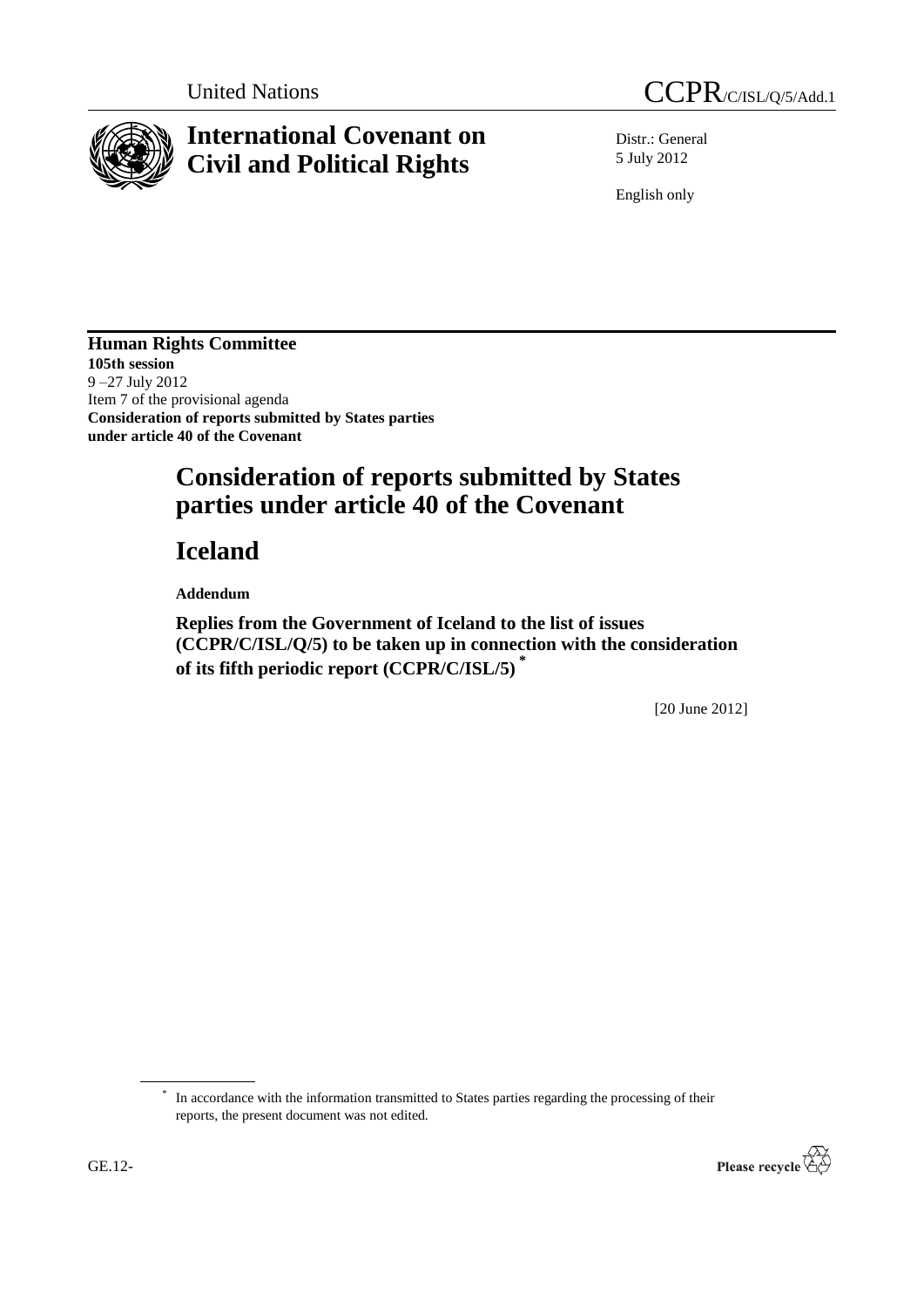## **Reply to the issues raised in the list of issues (CCPR/C/ISL/Q/5)**

1. The Government's Coalition Platform states that further action is required following the opinion of the Human Rights Committee, for instance, by honouring freedom of employment and ensuring equality in the allocation of utilization rights and access to the common resource. The Government has presented new legislative bills aimed at increasing the possibilities for participation of those not currently stakeholders in the system.

2. Various significant efforts have been made to react to the Committee's views no. 1306/2004 that have been described in detail in letters to the Committee from the Minister of Fisheries and Agriculture of 6 June 2008 and 26 February 2009. As the Icelandic Government has stated to the Committee, an overall review of the Icelandic fisheries management system is being carried out. Further, this issue is a matter of a democratic debate in Iceland, as the system for fisheries management is one of the cornerstones of the country's economy.

3. The Icelandic Government has been informed that the Committee has examined the follow-up information received in connection to the case and decided not to examine the case any further under the follow-up procedure with a note of a partly satisfactory implementation of its recommendation.

4. The matter of juvenile prisoners is a subject of wide discussion in Iceland as the Parliament in a Parliamentary Resolution from 2009 instructed for the Convention on the Rights of the Child to be incorporated into domestic law. The legal framework was examined under the auspice of the Ministry of the Interior led to a setting up of a working group on the service of sentence of children who have the capacity to infringe the penal law. The group has set forth suggestions to achieve the goal to separate juvenile prisoners from adult that are under consideration within the Government. In this respect it is of importance to bear in mind Icelandic circumstances, notably the geographic distribution of the country"s settlement and how few children on a yearly basis this affects. The Government will continue to work towards a solution with the best interest of the child as a fundamental guideline.

5. With respect to reservations towards articles 14, paragraph 7, and 20, paragraph 1, of the Covenant, no plans are to withdraw the reservations in the near future, although the topics will be taken up in connection with the preparations of a National Action Plan on Human Rights, described further below.6. A project is ongoing preparing a National Action Plan for Human Rights in Iceland, led by the Ministry of the Interior with multi stakeholder participation of representatives from all Ministries and representatives of civil society and academia. The National Action Plan will be put before the parliament in October 2012 and significant effort will put into the implementation of the plan. The plan is intended to further enhance protection and promotion of human rights in Iceland, determine responsibility and coordinate the work of different Ministries and organizations in human rights matters, as well as decide on ratification of human rights agreements and evaluate whether a national institution for human rights should be set up. It is also designated to lay out suggestions for the Parliament on incorporation of the main human rights conventions that Iceland has ratified, among others the Covenant on Civil and Political Rights. A final decision and possible specific timeframe on the results of the proposed suggestions will be determined by the Parliament.

7. As stated in Iceland"s fifth periodic report the Covenant has a significant effect in domestic legislation. Icelandic authorities are obliged to interpret domestic legislation in the light of the Covenant. Furthermore it is clear the amendments of the Constitution 1995 the connection between the Covenant and the human rights provisions of the Constitution unequivocal. Therefore, as explained in the fifth periodic report, the application of the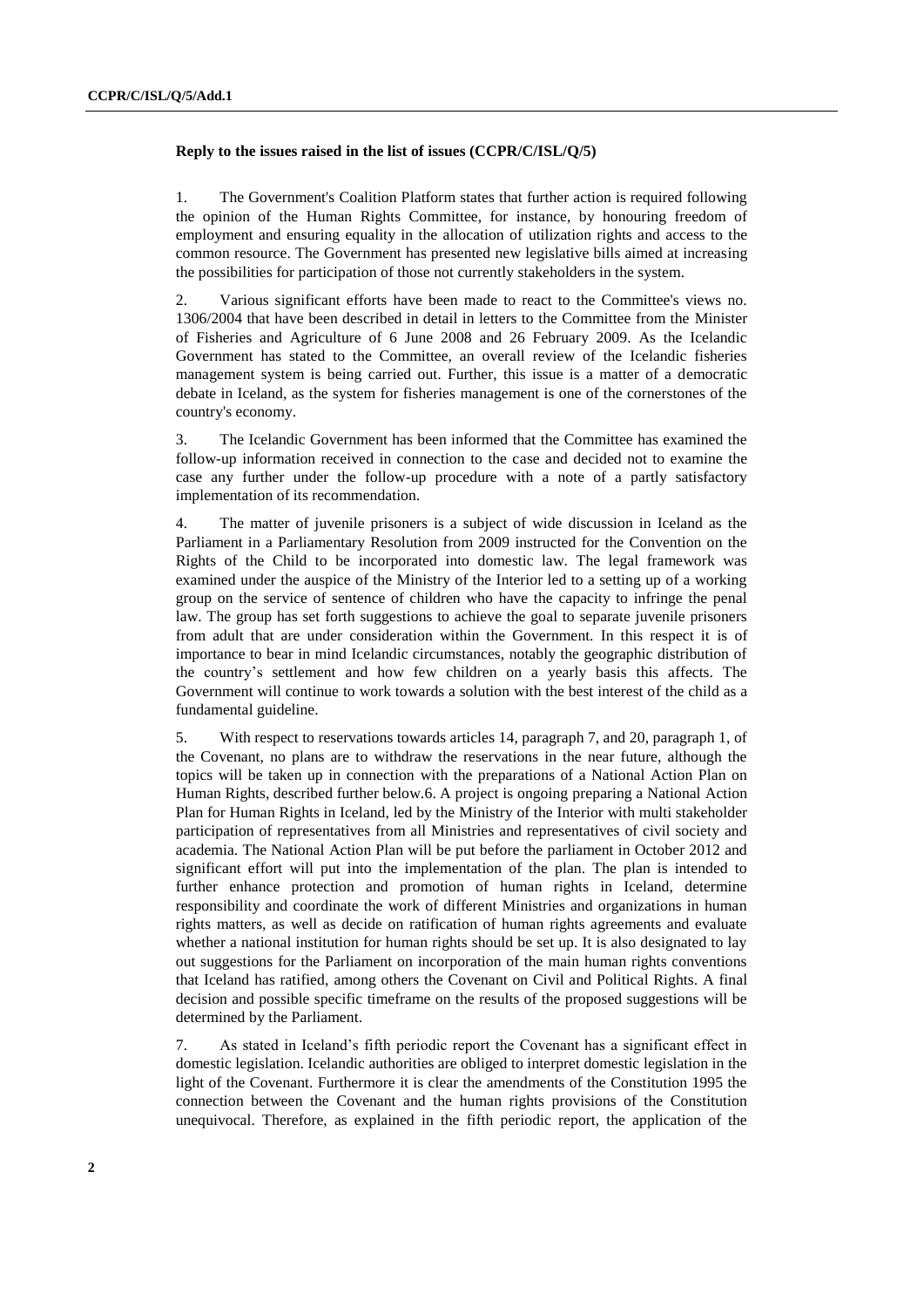Covenant in Court decisions is mainly through interpretations of the provisions of the Constitution. This could be seen in two identical Supreme Court Judgements of 12 of April 2011 No. 188/2011 and 189/2011, in which individuals argued that the Icelandic Government had violated article 26 of the Covenant. Another example is the Supreme Court Judgement of 28 October 2011 in Case No. 300/2011, which concerned a Dutch local authority"s claim which was deemed to be a deposit and recognized as a priority claim in the winding up of the bank LÍ hf. Sixty two plaintiffs based their case on various premises, among them that they had suffered losses resulting from the adoption of Act No. 125/2008, on the Authority for Treasury Disbursements due to Unusual Financial Market Circumstances etc., and that provisions in this Act were in violation of the Constitution of Iceland and specifically cited international conventions to which Iceland had acceded. The court came to the conclusion that the priority claim did not violate article 65 of the Constitution, article 26 of Covenant on Civil and Political Rights and article 14 of the European Convention on Human Rights (ECHR). It may also be mentioned that the Supreme Court Judgments ruled in the same manner the same day on eight similar cases from different parties.

8. No independent national human rights institution (NHRI) in accordance with the Paris Principles has been set up in Iceland. Various NGO´s contribute greatly to the protection and promotion of human rights in Iceland, and provide the authorities with critical and constructive criticism. The Icelandic Human Rights Centre (ICEHR) has assumed some of the functions of a national human rights institution, though not established by statute. Since 2008, the Centre has received funding on a regular basis from the Government. The Human Rights Institution of the University of Iceland has also played an important role in promotion of human rights in a academic and social context in Iceland, partly funded by the Government. In addition the Ministry of the Interior supports various human rights groups and projects with funding every year.

9. The Ministry of the Interior will in cooperation with relevant stakeholders host a seminar come autumn on the topic of a national human rights institution in Iceland. The outcome will provide for an important input in the upcoming decision making process in the Parliament on possibly setting up an NHRI. It may also be added that in the universal periodic review process in 2011 Iceland made a voluntary commitment to actively examine the possibility of establishing a National Human Rights Institution in keeping with the Paris Principles in connection with the National Action Plan on Human Rights that is being prepared.

10. In 2008, a committee was established under the auspices of the former Ministry of Social Affairs and Social Security to examine the provisions of The Racial Equality Directive 2000/43/ $EC^1$  and the Employment Equality Directive 2000/78/ $EC^2$  in relation to the market. The Committee recommended the transposition of the two directives. The Committee's report, which was published in 2009, recommends the adoption of a special legislation in line with the directives to combat discrimination in the labour market, both public and private, on all grounds. The Committee's recommendations concern research, establishment of an anti-discrimination complaints committee with advisory functions and the establishment of the position of a general anti-discrimination contact point at the Centre for Gender Equality charged with, inter alia, assisting those wanting to complain of violations of the new law and monitoring its implementation.

<sup>&</sup>lt;sup>1</sup> Council Directive 2000/43/EC of 29 June 2000 implementing the principle of equal treatment between persons irrespective of racial or ethnic origin, Official Journal L 180, 19 July 2000.

<sup>&</sup>lt;sup>2</sup> Council Directive 2000/78/EC of 27 November 2000 establishing a general framework for equal treatment in employment and occupation, Official Journal L 303/16, 2 December 2000.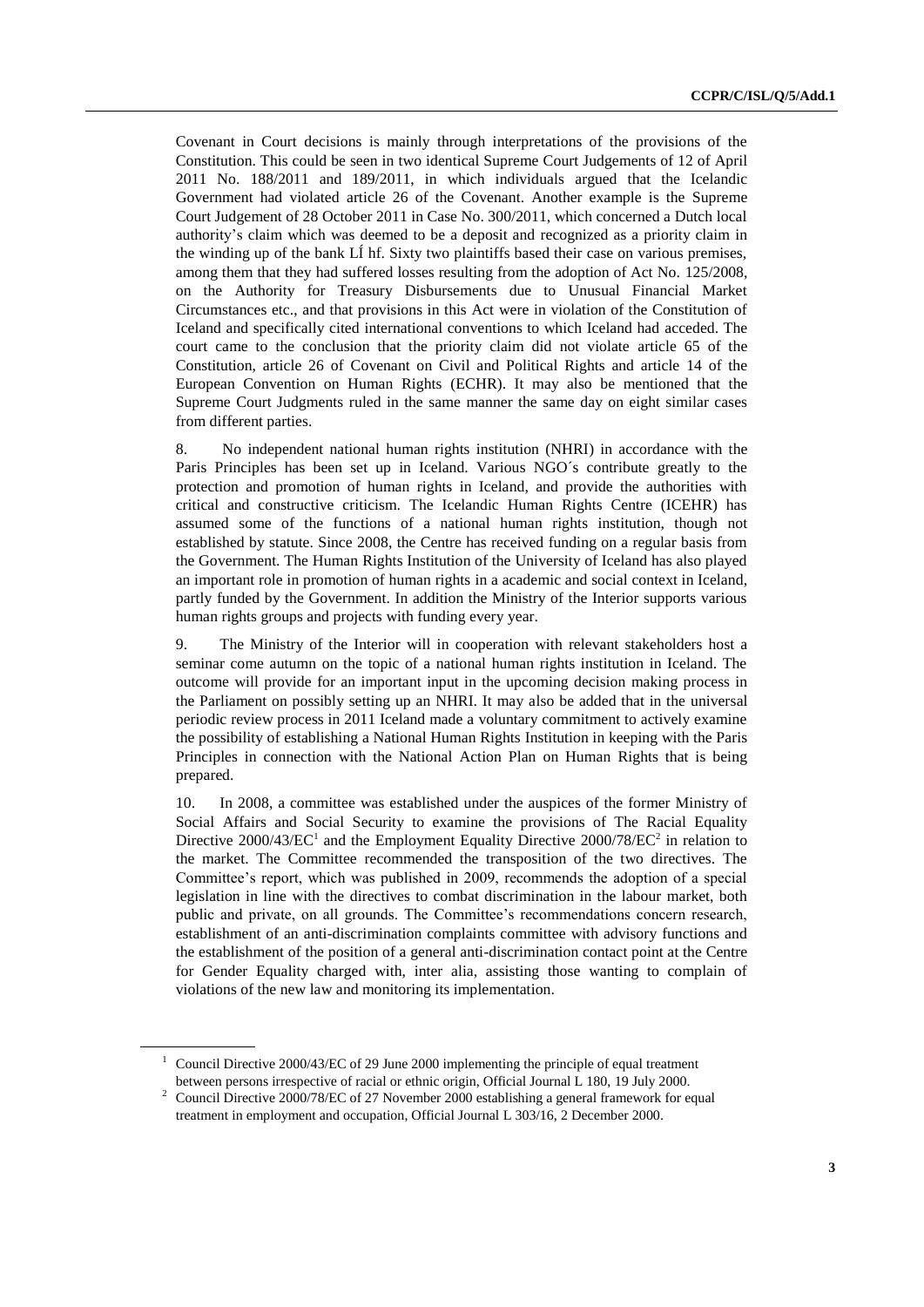11. Since then a considerable work has been done both within the Ministry of Welfare as well as with stakeholders such the University of Iceland, the Icelandic Human Right Centre, the Centre for Gender Equality, the National Association for People with Intellectual Disabilities, the Icelandic Women"s Rights Association, Reykjavík City Human Rights Office and Reykjanes Municipality. Various projects with these stakeholders have been implemented which aim at introducing the implication of the two anti-discrimination directives. Amongst these projects are a study which examines active participation of immigrants in Icelandic society on different levels, including the labour market and the school system, a peer education project for children in the elementary schools in Reykjavik on the main principles of EU legislation against discrimination and article 65 of the Icelandic Constitution which stipulates clearly that everyone is to be equal before the law. Furthermore the University of Iceland, Faculty of Law, conducted a high quality research and training seminar to deepen knowledge of and capacity in equality legislation among legal practitioners and scholars. Preparation of a new legislation aligning with the antidiscrimination *acquis* is on-going and should be submitted to the Parliament in the fall 2012.

12. Article 233a provides that any person who, by mockery, slander, insult, threat or other means, publicly attacks a person or group of persons on the grounds of their nationality, colour, race, religion or sexual orientation shall be liable to a fine or imprisonment for a term not exceeding two years. Article 180 provides that denying a person service, or access to any public area or place intended for general public use, on account of that person's colour, race, ethnic origin, religion or sexual orientation is punishable by fines or imprisonment for up to six years. According to NOG´s there have been incidents of refusal of access to public spaces and harassment based on race and/or ethnic origin but as of present no cases referring to this provision have been decided in the courts.

13. The Permanent Committee on Criminal Law is examining whether the articles should be changed in order to allow for them to also provide for protection for Transgender people. The Committee is considered to submit their proposals to the Minister of the Interior fall 2012.

14. The Parliamentary Ombudsman received eight cases in the years 2010 – 2012 where an individual filed a complaint based on alleged discrimination, two on the grounds of age, two on the grounds of gender, two on the grounds of disability and two on the grounds of religion. The Ombudsman did not find a breach of legislation or procedure in any of the cases.

15. The Ombudsman role under the law is to supervise the administration of the State and the local governments. The Ombudsman rarely deals with cases that concern racial discrimination, no public supervisor has that role to receive complaints on the grounds of racial discrimination. In comparison, the Ombudsman only deals with cases that concern gender equality when a party in dispute complains about the result of The Gender Equality Complaints Committee. Complaints that concern that an individual has been directly discriminated or treated unequally by a government employee has rarely been formally requested examination of the Ombudsman and none in the time frame of 2010 – 2012.

16. The relevant provisions are in the General Penal Code as described in the answer to question No. 5. No cases on the grounds of the provisions have come to the courts in 2010 – 2012.

17. The Icelandic authorities would like to draw the Committee"s attention to a new Act on Media that was adopted by the Parliament last year, among others transposing the European Audio-visual Media Services Directive. The act stipulates a ban on hate speech and incitement to criminal behaviour by the media on the basis of race, gender, sexual orientation, religious belief, nationality, opinion, or cultural, economic or social standing in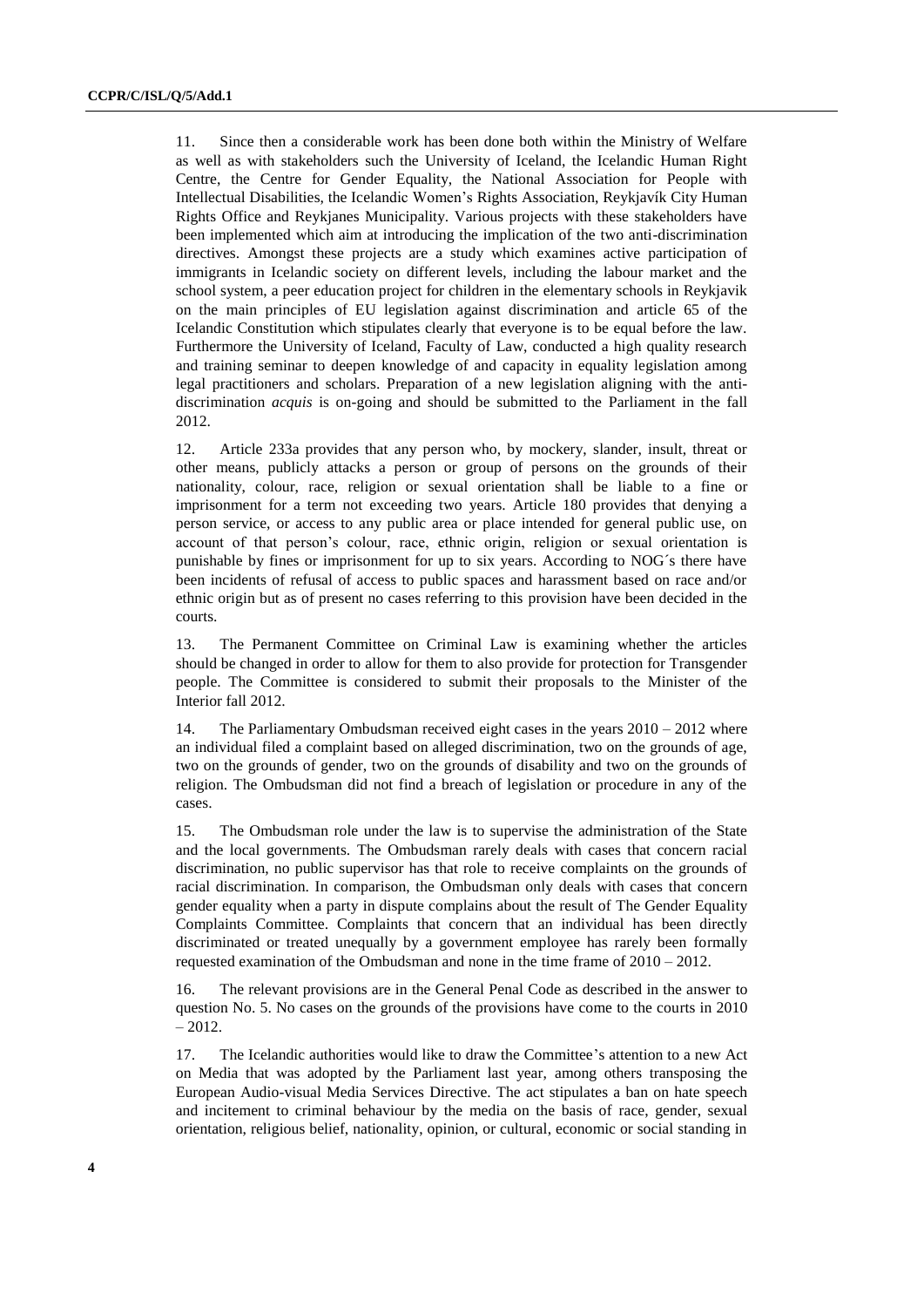the community. The legal framework, and thus the ban on hate speech applies to all media in Iceland, and is monitored by an independent regulatory body, the Media Committee. It has been criticized that the Act only prescribes sanctions of Media Service Providers on incitement to criminal behaviour, and not on hate speech. A bill has been presented before the Parliament amending the Act so that the sanctions should also apply to hate speech. The bill has as yet not been passed.

18. The Ministry of the Interior hosted an open meeting on the topic as a part of the ongoing preparatory work for a National Action Plan on Human Rights. Concern were raised that the Police does not have sufficient tools to react to acts of, and reported acts of hate speech, in particular when it comes to the Internet. The topic will be taken up in connection with the National Action Plan that will be presented to the Parliament in October 2012.

19. The Ministry of Welfare is responsible of the integration policy of the State and its implementation. The Immigrant Council was founded in 2005 and its main function is to discuss the principal issues relating to immigrants" integration to Icelandic society. The council is to act in an advisory capacity to the Government, both at central and local level, on policy in various areas and propose action plans on immigrant issues and monitor their application. The council consists of a representative appointed by the Minister of Welfare, an immigrant who is appointed without nomination, representatives of the Union of Local Authorities, the Ministry of the Interior, the Ministry of Education, Science and Culture and the Municipality of Reykjavik.

20. Parliamentary resolution on an action plan on immigrant issues was passed in the Parliament in 2008. The plan consisted of 98 actions aimed at improving the reception of foreign persons immigrating to Iceland, making it easier for them to become active participants in Icelandic society and pursue their cultural traditions. One of the actions was preparing a legislation addressing matters that have a bearing on immigrant"s integration with a focus on administrative structure. The bill was presented to the Parliament spring 2012 but has not been approved yet.

21. The Immigration Council is in charge of the Development fund for Immigration issues. Grants are allocated once a year. Every year the Immigration Council puts selected subjects in the calls for the Development Fund on Immigration issues. In the year 2010 a special emphasis was put on social inclusion, diversity and anti-discrimination and the labour market and immigrants.

22. Amongst the projects where:

- *Celebrate diversity:* The project aims to improve and translate information between preschools and parents of children in preschools, for those whose Icelandic is not their mother tongue. Positive attitude towards multiculturalism and celebration of diversity is also reinforced.
- *Education for young teenagers about prejudices in multicultural societies*: The purpose was to educate the teenagers about multiculturalism and concomitant negative factors that often appear in a multicultural society especially when a homogenic society, like Iceland used to be until mid-90"s, undergoes a rapid change towards multicultural society.
- *The "Follow Your Hear"t campaign against discrimination*: The purpose of the campaign is to make people aware of and to reflect upon stereotypes and whether such stereotypes discriminate against people on the basis of the five main characteristics; age, disability, origin or race, sexual orientation and religion.
- *Multicultural workplace and community*: The main goal of this project was to reduce and prevent segregation and prejudice on grounds of ethnocentrism, race or religion. This was done by enabling the knowledge of citizens and the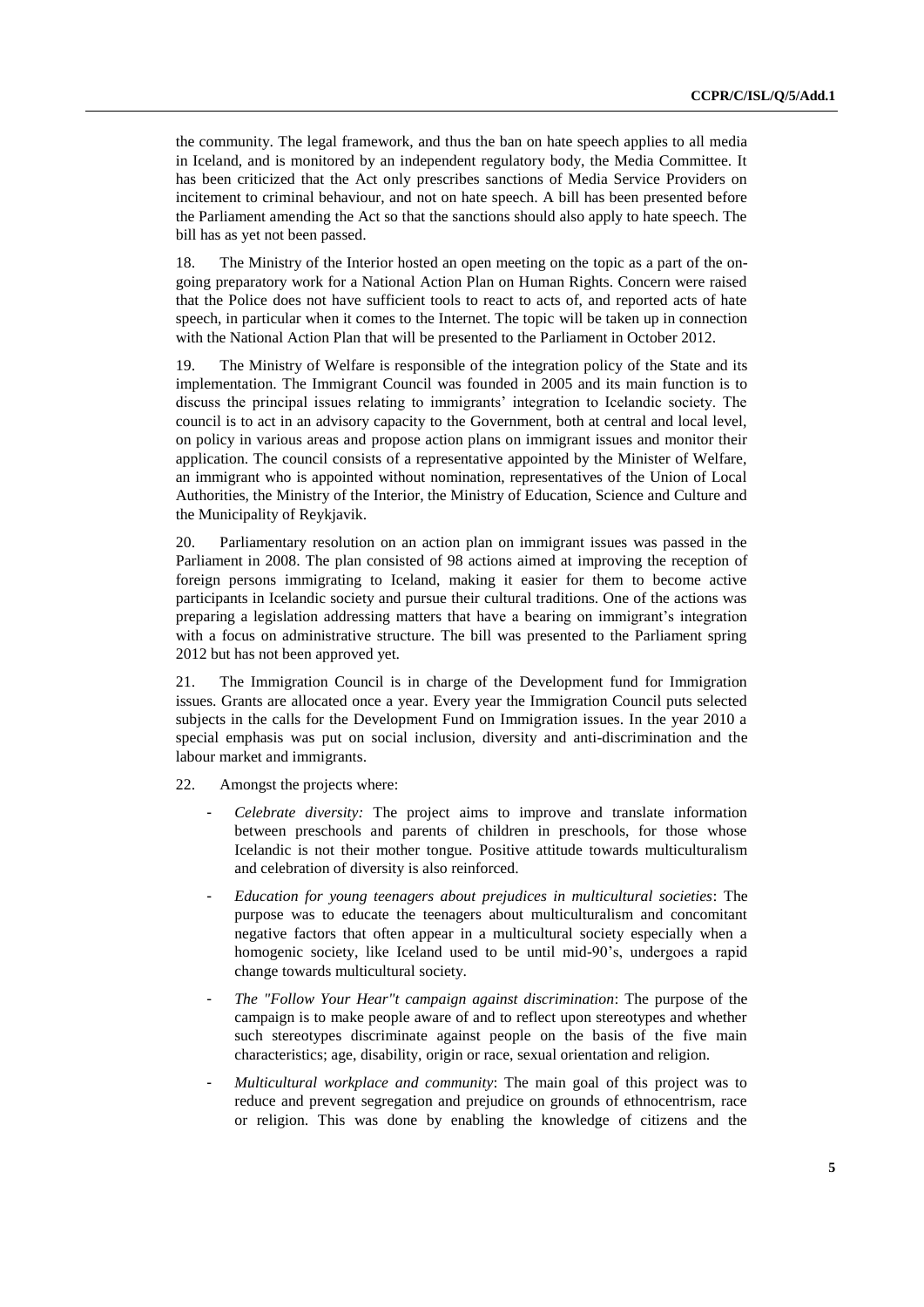workforce of Reykjanesbær of the desirability that lies in the multicultural environment and the necessity of knowledge, honour, understanding, responsibility and trust in communication between all people.

23. The Ministry of Welfare and the Icelandic Human Rights Centre furthermore applied for and received funding from the Progress programme for project in the year 2008 - 2011. The Ministry and the Icelandic Human Right Centre have been in charge of coordination of these projects while various NGOs and institutions have taken part in the projects. In the year 2009 various awareness raising activities where performed such as continuing the campaign *Follow you heart* which also received funding from the Development fund of Immigration Issues, a survey on attitude amongst the general public toward groups which are in danger of being discriminated in Iceland, a media survey which looked into how much media coverage various groups which are consider to be in danger of discrimination had in newspapers and television. Amongst project for the year 2010 which are related to anti-discrimination and racial diversity are:

- Anti-discrimination training for municipalities: training for employers and staff in the hospitality industry. The Project entails anti-discrimination training in the approximately 250 establishments with liqueur license in Reykjavik.
- Awareness-raising poster and postcard campaign: The posters will represent the five main themes and gender, and its purpose is to make people aware of, and reflect on, stereotypes and whether such stereotypes discriminate against people on the basis of age, disability, origin or race, sexual orientation, religion or philosophy of life and gender. The target group for the poster is the general public, from the age of twelve years.

24. With regard to steps taken to prevent manifestations of racism against Muslims reference is made to the answer to question No. 6.

25. Two Muslim societies have applied to be granted land without remuneration from the municipality of Reykjavík to build a mosque and an Islamic cultural centre. The application is in the formal planning and permission process that takes into account a different use of the land than in proposed under the current secondary plan for the Municipality. It should be pointed out that everyone can buy land for the purpose of building a mosque and an Islamic cultural centre.

26. Promoting gender equality and ensuring that women and men enjoy equal rights in all respects has been a key priority of the government of Iceland for many years. Various mechanisms have been put in place to ensure gender equality as well as affirmative actions in different sectors. Recent efforts include a bill on Equal Salary Standards which is now being introduced to the parliament as a part of a plan to reduce the gender pay gap in the Gender Equality Action Plan. The Equal Wage Standard is equivalent to international standards on equal wages, and it will be a useful tool to examine if men and women have equal wages and to eliminate the unexplained gender pay gap.

27. In 2006 the government launched an action plan (Plan of Action to deal with Sexual Violence and Violence in Close Relationships, 2006-2011), containing 37 actions to fight sexual and domestic violence. The chief objective of the plan was to combat domestic and sexual violence directed towards women and children and to improve services for victims of such violence and those who are at risk. The actions included: strengthening preventative measures, training of staff, ensuring appropriate assistance to victims and breaking the vicious cycle of violence by improving treatment available to perpetrators. A report of the Minister of Welfare presenting the results of the action plan was published in 2011.

28. Examples of the achieved actions are: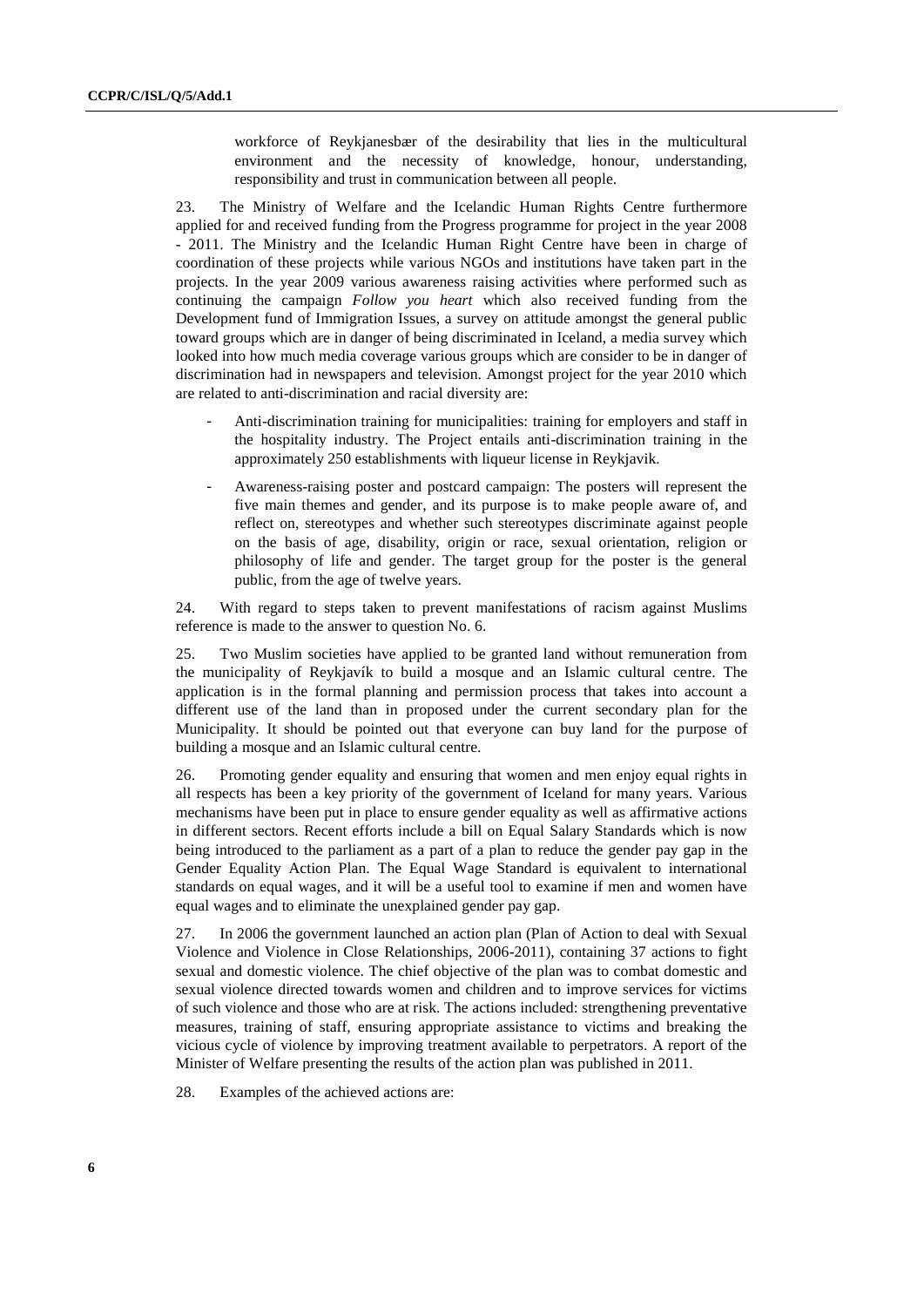- Educational material for professionals: five books on violence in close relationships, including one general textbook for University students and four sector specific textbooks for civil servants working in the field.
- Educational seminars: for representatives of the police, social services, health sector and the Universities. The seminars provided a platform for professionals to meet and share their knowledge and experiences on the issue.
- Research on violence against women: an extensive research project was undertaken to assess the extent and nature of violence against women in close relationships. The research had six components that included a phone survey including 3000 women aged 18-80 (based on t*he International Violence against Women Survey* - IVAWS), and five qualitative studies researching the following sectors: municipal social services, child protection, pre- and elementary schools, health services, police and civil society organizations.
- The programme "Men Take Responsibility" (Karlar til ábyrgðar) was resumed in 2006. It provides psychological therapy for men who have subjected their partners to violence, provided that they are willing to seek help.
- Action plans for municipals to combat sexual violence: The municipalities of Reykjavík and Akureyri have adopted such plans.

29. The Government has appointed a committee to write a new action plan to combat domestic and sexual violence for the period 2012 to 2015. The action plan will be based on the lessons learned from the previous action plan. In addition the action plan will focus on looking at the context of sexually based offences, prosecutions and juridical processes. The committee members are representatives from line ministries, the Centre for Gender Equality, state-prosecutors office, capital police office, association of local authorities and NGOs that work with victims of domestic and sexual violence.

30. The Centre for Gender Equality cooperates with various schools, institutions and others for raising awareness on gender equality issues, including combating negative gender stereotypes. The Centre provides trainings and lectures on gender stereotypes, gender based violence, gender mainstreaming, gender budgeting, amongst many other topics, in addition to organising public events and conferences on various topics. The Centre is also in cooperation with a few municipalities in providing training for educators on gender mainstreaming in their work.

31. With specific regard to combating negative gender stereotypes The Centre for Gender Equality participated in the project: Break gender stereotypes, give talent a chance!, organized by the International Training Centre of the ILO and funded by the PROGRESS fund of the European Commission. The object of the project was to assist SMEs in Europe to maximize employees" potential, and boost both productivity and competitiveness, by going beyond gender stereotypes.

32. The Gender Equality Complaints Committee ruled in ten cases in 2005, 11 cases in 2006, 11 cases in 2007, eight cases in 2008, ten in 2009 and four cases in 2010.

33. The Gender Equality Complaints Committee ruled in 11 cases in 2006. One case was related to the refusal of an application for payment from the Family and Benefits Fund of Association of Academics (BHM), the Federation of State and Municipal Employees  $(BSRB)$  and the Icelandic Teachers' Union  $(KI)$  due to the utilization of childbirth leave, the complainant was male and the Committee gave an opinion that it was a violation of the Act on the Equal Status and Equal Rights of Women and Men to refuse his application for payment.

34. The Gender Equality Complaints Committee ruled in 11 cases in 2007. One was considered to constitute a violation of the Act on the Equal Status and Equal Rights of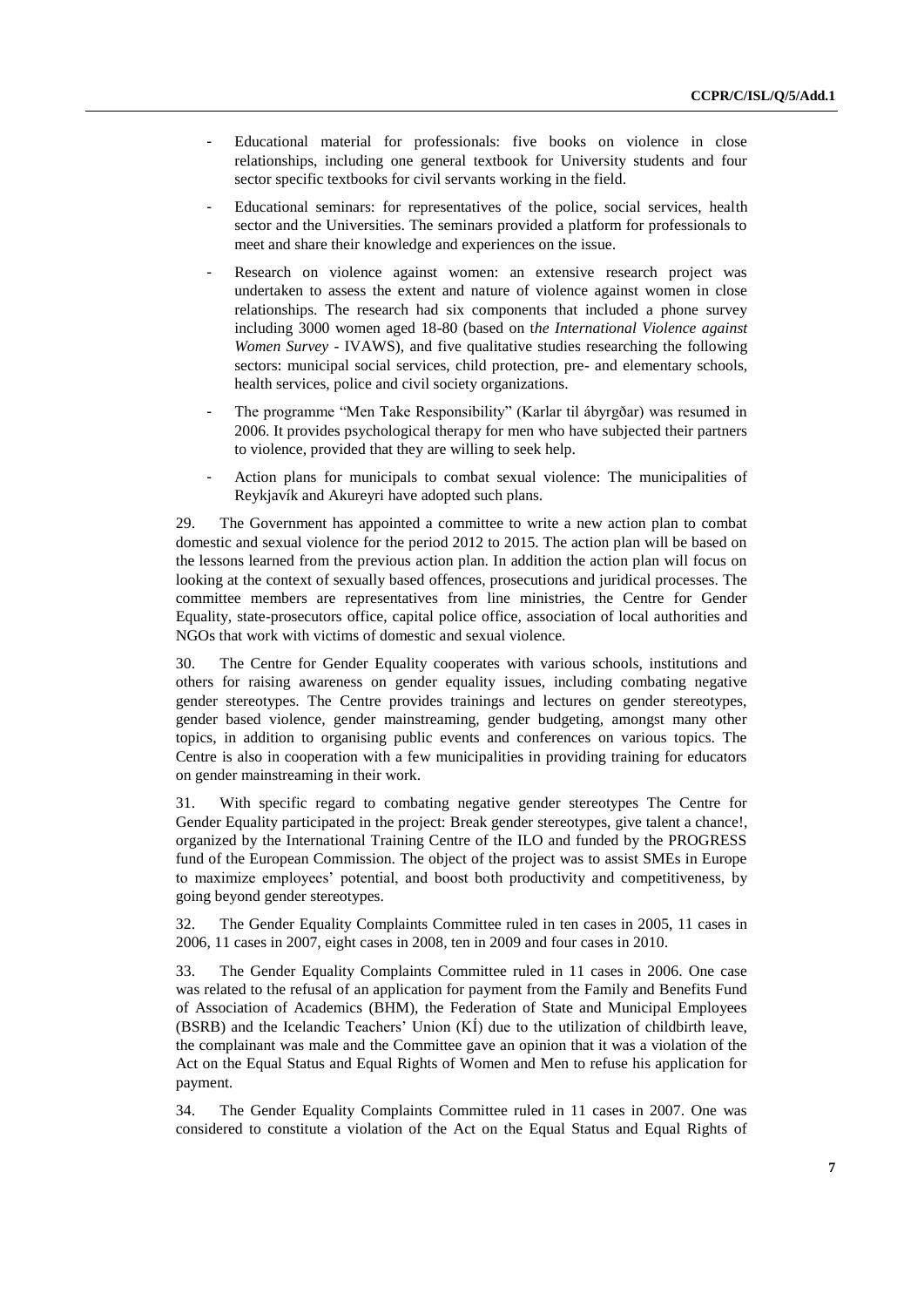Women and Men; seven were not; two cases were dismissed and one was revoked by the complainant. One of the cases related to job positions, three concerned wage discrimination and one was related to the refusal of an application for payment from the Family and Benefits Fund of BHM, BSRB and KÍ due to the utilization of childbirth leave. The complainants were male in two cases.

35. The Gender Equality Complaints Committee ruled in eight cases in 2008. One was considered to constitute a violation of the Act on the Equal Status and Equal Rights of Women and Men; four were not and three were dismissed. Five of the cases were related to job positions, one concerned wage discrimination. One man was among the complainants.

36. The Gender Equality Complaints Committee ruled in ten cases in 2009. One was considered to constitute a violation of the Act on the Equal Status and Equal Rights of Women and Men; four were not; two were dismissed; two were rewoked by complainants. One male was among the complainants.

37. The Gender Equality Complaints Committee ruled in four cases in 2010. Two were not considered to constitute a violation of the Act on the Equal Status and Equal Rights of Women and Men; one case was revoked by the complaintant and one was considered to constitute a violation. The case that was considered to constitute a violation was a complaint against the Prime Minister of Iceland regarding a job position at the Prime Minister"s office, the complaintant was a woman. The Committee considered that she had been more qualified than the man who was hired, considering the qualifications advertized for the job position.

38. The implementation of the cases depends on the complainants. The complainants can request that the Center for Gender Equality follows up the Complaints Committee"s decision when the decision is not complied with. The Complaints Committee does not follow up it's decisions, the Committee's work is done when a decision has been published.

39. The Private Limited Companies Act was amended on 4 March 2010 to improve the representation of women on boards of companies. In September 2011 the Parliament took a step closer to improve the representation of women on boards of Pension Fund and accepted a provision stating that both genders should have representatives on the board of the Pension Funds and if a board has more than three members the gender quota should not be lower than 40 per cent for one gender. The legislations will enter into force on 1 September 2013, at the same time as the new provisions of the Private Limited Companies Act No. 138/1994.

40. In March 2012 there was a meeting with Confederation of Icelandic Employers, The Icelandic Chambers of Commerce, The Association of Women Entrepreneurs, The Icelandic Stock Exchange and other representatives to discuss the implementation of the quota legislation. To show that there are qualified women willing to be representatives on boards of companies, The Association of Women Entrepreneurs put forward a list of 192 women that were willing to be representatives, which is the same number of female representatives needed to make the boards of companies equal.

41. The difference in income earnings of women and men has always been rather high in Iceland. In the last couple of years we have seen a decrease in the difference. In 2006 women in Iceland had 61,3 per cent of men"s total income in but in 2009 the difference was 67,7 per cent. This change is mostly because of men"s loss of income and is a side effect of the economic crisis. Between the years 2007 and 2008 man increased their income of 3,83 per cent at the same time women increased their income of 7,95 per cent. Between the years 2008 to 2009 men decreased their income of 5,73 per cent but women continued to increase their income , though only by 0,25 per cent.

42. New comparative studies of the gender pay gap of two big trade unions show that the gender pay gap is rising again. The commercial and office workers' union (VR) have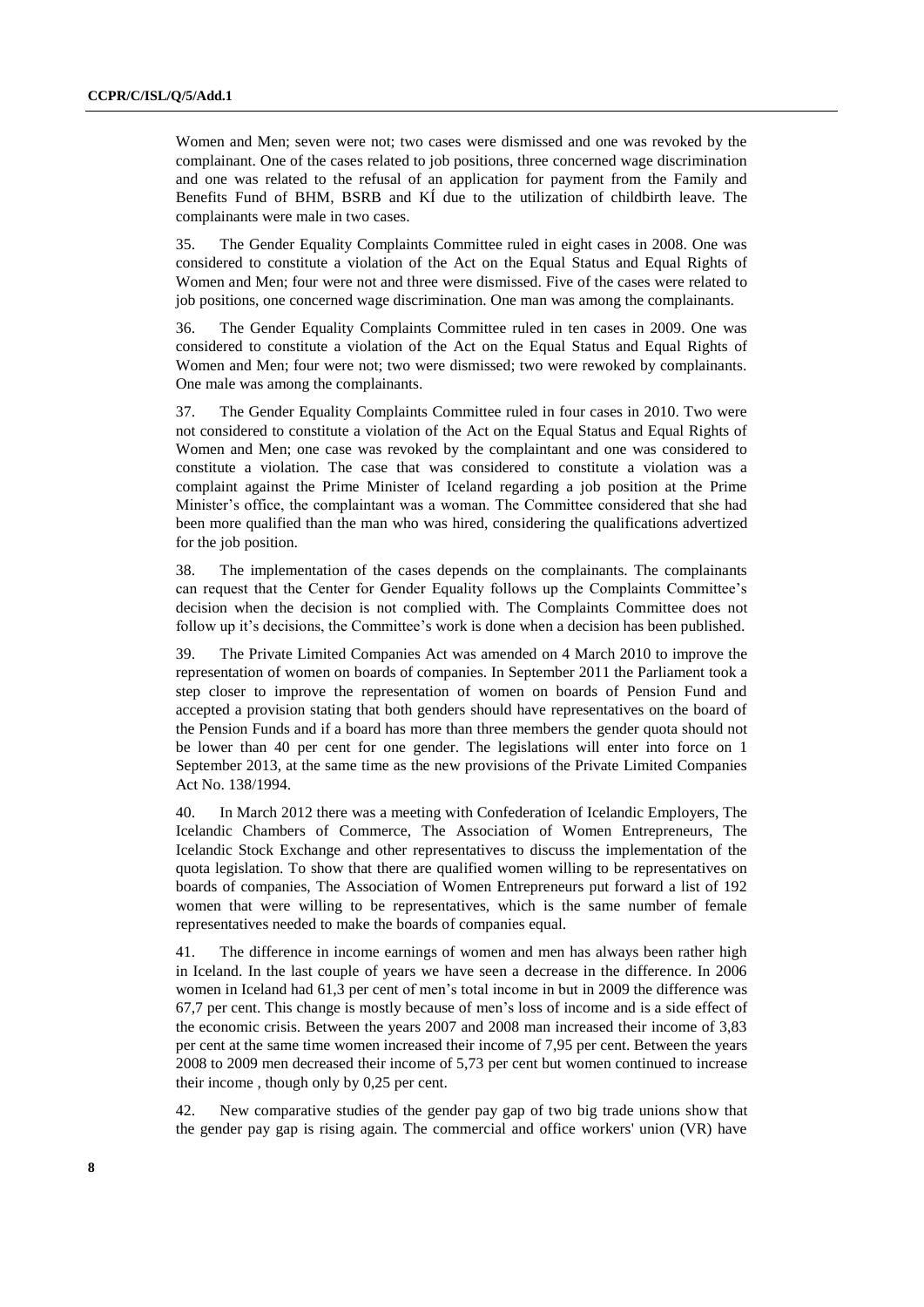done yearly studies of the pay gap and has found that in the year 2006 the gap was 13,1 per cent, in 2007 it was 11,6 per cent, in 2008 12,3 per cent, 2009 and 2010 the gap was the same: 10,1 per cent. Now in the year 2011 the gap is 10,6 per cent. The Union of Public Servants (FSR) only published the comparison of the gender pay gap for the last two years. In 2010 the gender pay gap was 9,9 per cent and in 2011 the gender pay gap is 13,2 per cent. The Government finds these numbers to be of concern and has taken general action as described in answers to question No. 8..

43. Combating violence against women is a high priority of the Icelandic Government. It is of concern that only a small portion of rape victims file charges, and few of them lead to indictments or convictions. Extensive consultation on the matter has been launched under the auspices of the Ministry of the Interior, with the participation of academics, police, NGOs working with rape victims, the State Prosecutor and the judicial branch.

44. The General Penal Code contains provisions prescribing heavier sentences in cases concerning sexual abuse and other violent cases where there are close relations between the perpetrator and the victim as can be seen in the court practice.

45. Law No. 85/2011 has replaced the law No. 122/2008 which the question refers to. The new law include a fundamental change, giving the police power to make decisions about restraining order and expelling the accused from homes in cases of domestic violence, "the Austrian-Model". The aim of these changes is to make these resources more effective and more efficient so the victim does not have to wait for up to three days for the a Courts Judgement, like the older legislation required them to do. The arrest warrant gives victims undoubtedly increased protection since the police can arrest the offender right away in the beginning of the case and the police can keep the offender for up to 24 hours or until formal decision has been made about the restraining order and the expelling the offender from home.

46. The process of these cases is now more efficient and increase protection for those who are victims of offences and seek the assistance of the police. The police experience in the conduct and procedures of these cases is easier since the decision making has moved to the police right in the beginning and it has obviously much shorter procedure time than it had before with the old laws. So far it cannot be said cases have increased due to the change of legislation, there have been less than 10 cases since the law entered into force. It must be noted in this context that restraining order under the law are not only resources used for the benefit of a criminal investigation, it can also be used even though a charge has not been filed or a charge has and a claim of punishment have been filed. Iceland has not so far had a criminal case where the offender has violated the restraining order. In cases where a restraining order is a provision in connection to a charge of a physical assault, threats or disturbance the Court Order does not discuss the restraining order particularly if the offender has not violated the restraining order, there are no examples of Judgements of that kind in Iceland.

47. In 2006 the Government launched an action plan containing 37 actions to fight sexual and domestic violence. The chief objective of the plan is to combat domestic and sexual violence directed towards women and children and to improve services for victims of such violence and those who are at risk. The actions include strengthening preventative measures, training staff, ensuring appropriate assistance to victims and breaking the vicious cycle of violence by improving treatment available to perpetrators.

48. Based on the 2006 action plan, five books on violence in intimate relationships have been published, one textbook for university and four for civil servants working in the field. Several studies have also been conducted on the subject; one wide-ranging study revealed that 42 per cent of Icelandic women had, since the age of 16, been subjected to violence, threat or physical contact of a sexual nature that caused distress. Also, during their lifetime 22 per cent of women had experienced violence in close relationships. Four studies on the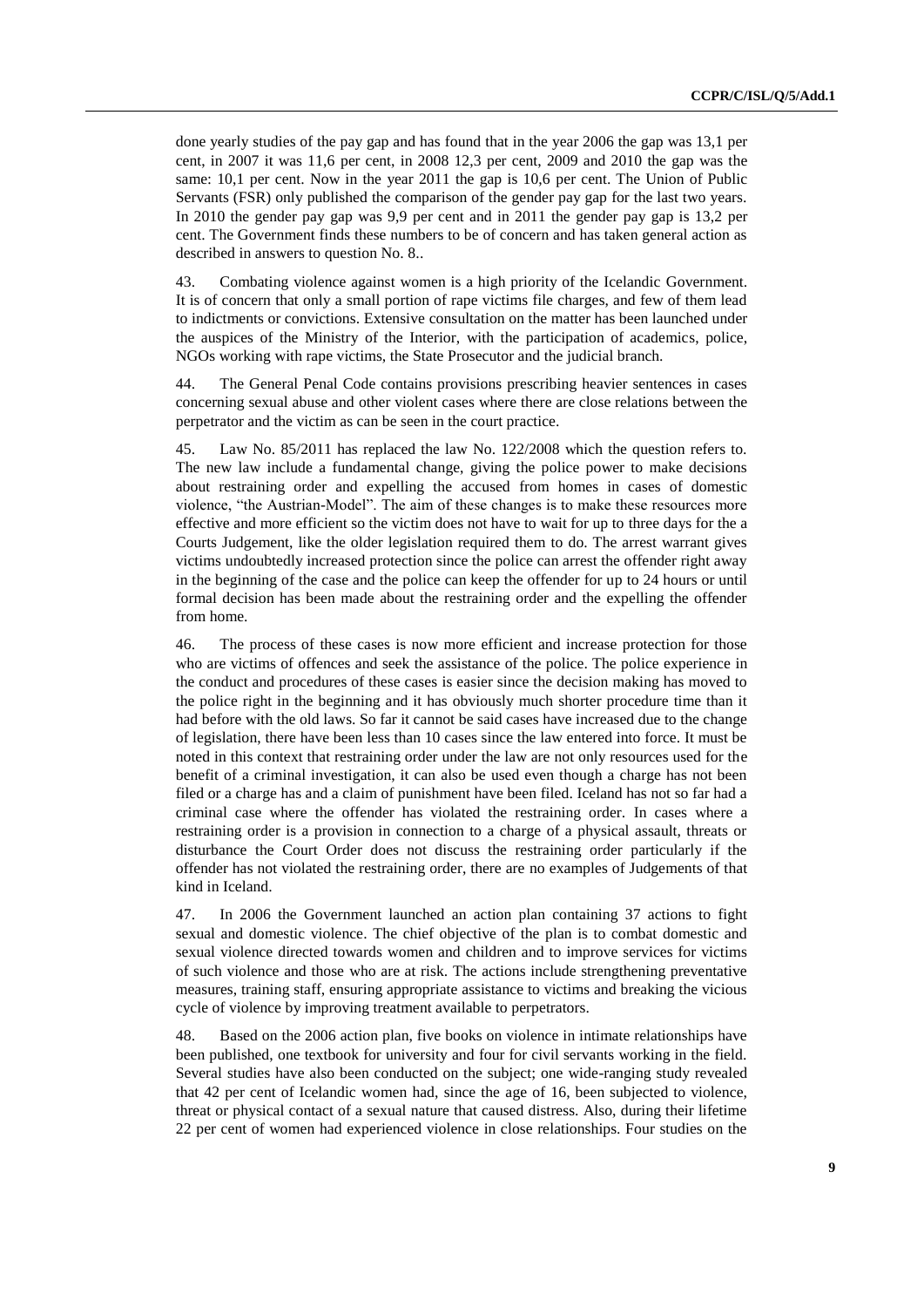provision of public services for victims of violence in intimate relationships have also been conducted.

49. Actions from the plan such as systematic efforts aimed at educating the police on domestic violence and violence against children were conducted as well as establishing a precise set of working rules on the investigation of sexual offences for the police.

50. Awareness-raising campaigns in order to raise awareness among the public on violence in close relationships were held in 2010.

51. A new action plan is now under preparation. The new plan will emphasize examining gender-based acts of violence and their prosecution and handling in the judicial system, but few cases of this nature go all the way through the judicial system.

52. With regards to funding for the assistance and protection of women victims of violence, the Government allocates funding to various NGO´s that do dedicated work in the field, one of them being the Women´s Shelter in Reykjavik. On this year"s budget plan it is estimated that the Shelter will receive 43,6 Million ISK in funding from the Government. The Government has also supported the establishing of a shelter for women getting out of prostitution and women that have been a victim of human trafficking, please see further in the answer to question No. 16.

53. The provisions in the penal code regarding domestic violence, rape and other violence apply equally to immigrants as well as people with Icelandic citizenship. No specific measures have been taken to change this. Nevertheless, concerns have been raised that foreign women coming to Iceland based on a family formation by marriage may in some instances be in a vulnerable position and possibly stay in violent relationships for the statutory period to apply for a residence permit. To respond to this, amendments were made to the Act on Foreigners in 2010, stipulating that in cases where the foreigner is a victim of domestic violence that in itself can be a special ground for prolonging the validity of a residence permit.

54. Representatives from the Women Shelter, Directorate of Immigration, The Icelandic Human Right Centre, The Ministry of Welfare, Police, Women of Multicultural Ethnicity Network, Reykjavik city, Multicultural Centre and Gender Equality Centre edited together a brochure on the rights of female which focused on immigrant women. In the brochure the focus was on their rights and then especially their legal rights regarding marriages, divorces, custody, finance, domestic violence and how and where to seek assistance. The brochure was published in nine languages and distributed in health care centres, social service centres and at the District Magistrate amongst many other places.

55. Small cards have been published where numbers of the rape trauma service centre, Women´s Shelter, Emergency line, Red Cross and Counselling Centre for Survivors of Sexual Abuse are listed. The cards are in five languages and have been distributed in various places such as hotels and health care centres.

56. Iceland ratified of the Council of Europe Convention on the Protection of Children against Sexual Exploitation and Sexual Abuse (Lanzarote Convention) in 2011. A part of the legal amendments on order for the ratification the General Penal Code was amended in June 2012 in cases regarding child prostitution, pornography and trafficking in order for the statute of limitation only to start when the child has turned 18 years old, irrespective of the child"s age when the violation took place.

57. Furthermore, the Ministry of the Interior, the Ministry of Education, Science and Culture and the Ministry of Welfare signed a three year agreement on 17 April 2012 about cooperation in social awakening when it comes to sexual crimes against children. The agreement is a part of the government's actions in connection with Iceland's ratification of the Lanzarote Treaty.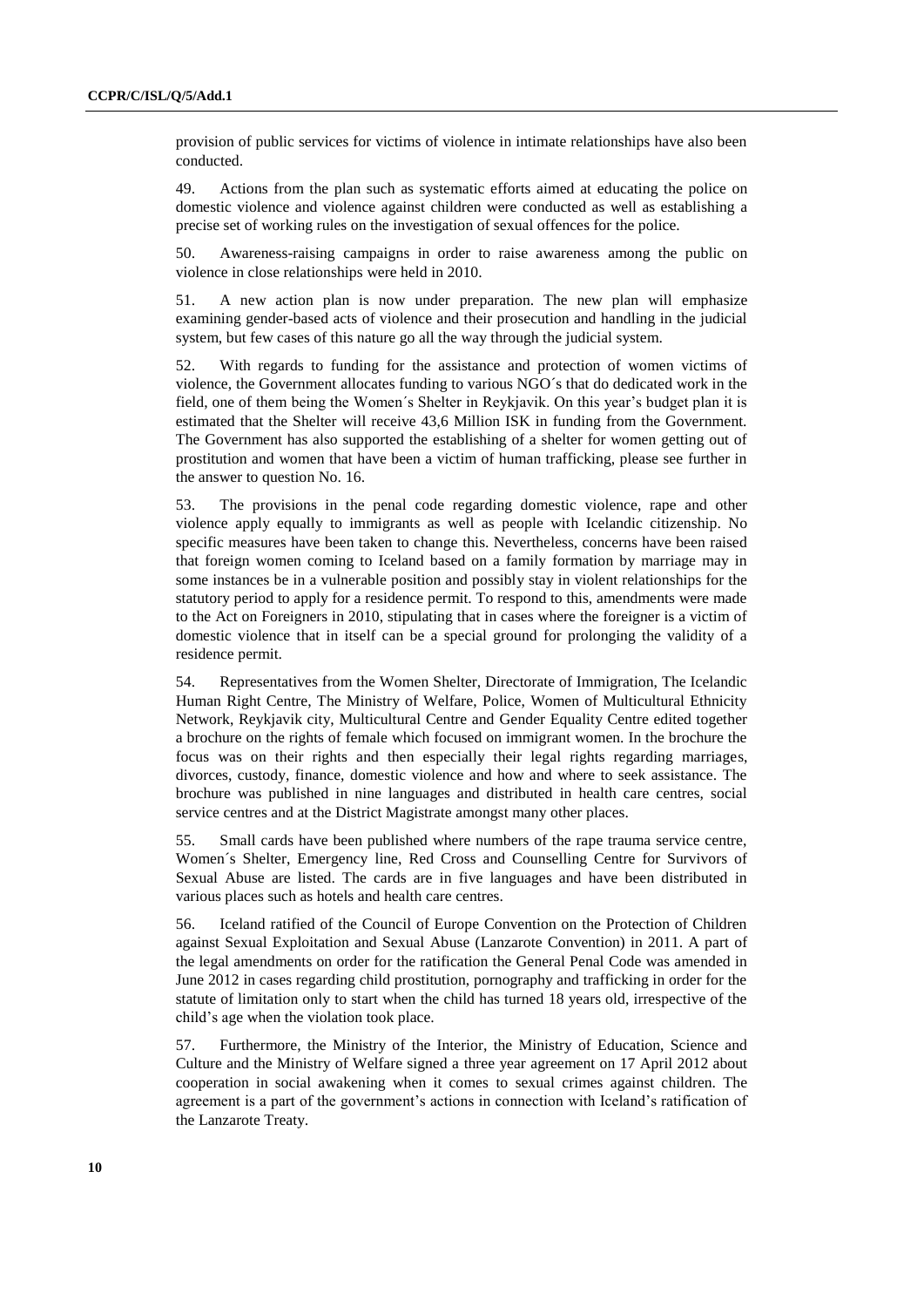58. The main goals of the project is to promote cooperation to prevent sexual abuse and sexual exploitation against children and to launch social awakening by directing information about sexual offences against children to the children themselves and direct information to people who have direct communication with children in connection to their work.

59. In the year 2012, Iceland 20 Million ISK will be allocated to education in primary school (age 6-16 years old) and 5 Million ISK for translation and education for judges, police forces and the prosecution service about the Convention and rules and legislations concerning child friendly community. In 2013 and 2014 Iceland plans to dedicate 16 Million ISK to the projects each year, mostly on education directed towards students in primary schools.

60. A Steering Committee with representatives from each of the Ministries manage the project that will be carried out in collaboration with public professionals and organisations which concern children's protection against sexual offences. In three years' time the success of the project will be evaluated and decision made about the future of the project.

61**.** Generally the structure of child protection in Iceland is based on the services of child protection committees (CPS) on the local or regional level. Thus larger municipalities operate their own CPS while the law stipulates that municipalities with less than 1.500 inhabitants should cooperate on a regional basis. In total there are 28 CPS currently in the country. The Government Agency of Child Protection (GACP) has the role of coordinating the work of the local CPS, including monitoring, advice and training function. In addition GACP provides the local CPS with specialized services such as treatment services for children and youth, competent foster families that are beyond their capacities to operate. One of the most important specialized services with regard to the issue of child sexual abuse is the services provided by the Children´s House (Barnahus).

62. The Children´s House is a child-friendly, multiagency and interdisciplinary facility for the investigation of suspected child sexual abuse cases as well as providing specialized treatment and counselling services for the child victim and his or her family. The core of the Children´s House is the forensic interview, where specialized interviewers elicit the child´s disclosure according to structured interview protocol designed to ensure maximum reliability of the child´s narrative. The interview is conducted in a child friendly interview room but under the auspice of a Court Judge who observes the interview in a different setting facilitated by a closed circuit television. Also present are the legal defence of the alleged offender, legal advocate of the child and the representatives of the police, prosecution and the CPS. The interview is video-taped and is applied in court proceedings if an indictment is made. This arrangement is meant to minimize the number of interviews with the child victim in order to avoid re-traumatisation by repetitive interviews. This for example ensures that the child need not give his/her testimony again during the Court proceedings in most cases. It could be said that the basic aim of the above described procedure is to ensure the "best interests of the child" without compromising the due process.

63. The Children´s House also has special facilities for medical forensic examinations conducted by a paediatrician, a gynaecologist and a nurse. A state of the art technology is used in the examination which has therapeutic value for the child victim as he/she needs not anaesthesia. This makes possible a dialogue between the child and the medical profession during the examination in which the child receives information about the procedure.

64. The Children´s House provide all child victims of sexual abuse an assessment followed by appropriate therapeutic intervention. As the Children´s House serves the whole country, the professionals may need to travel to the community where the child lives as treatment services should be accessible for every child irrespective of his/her place of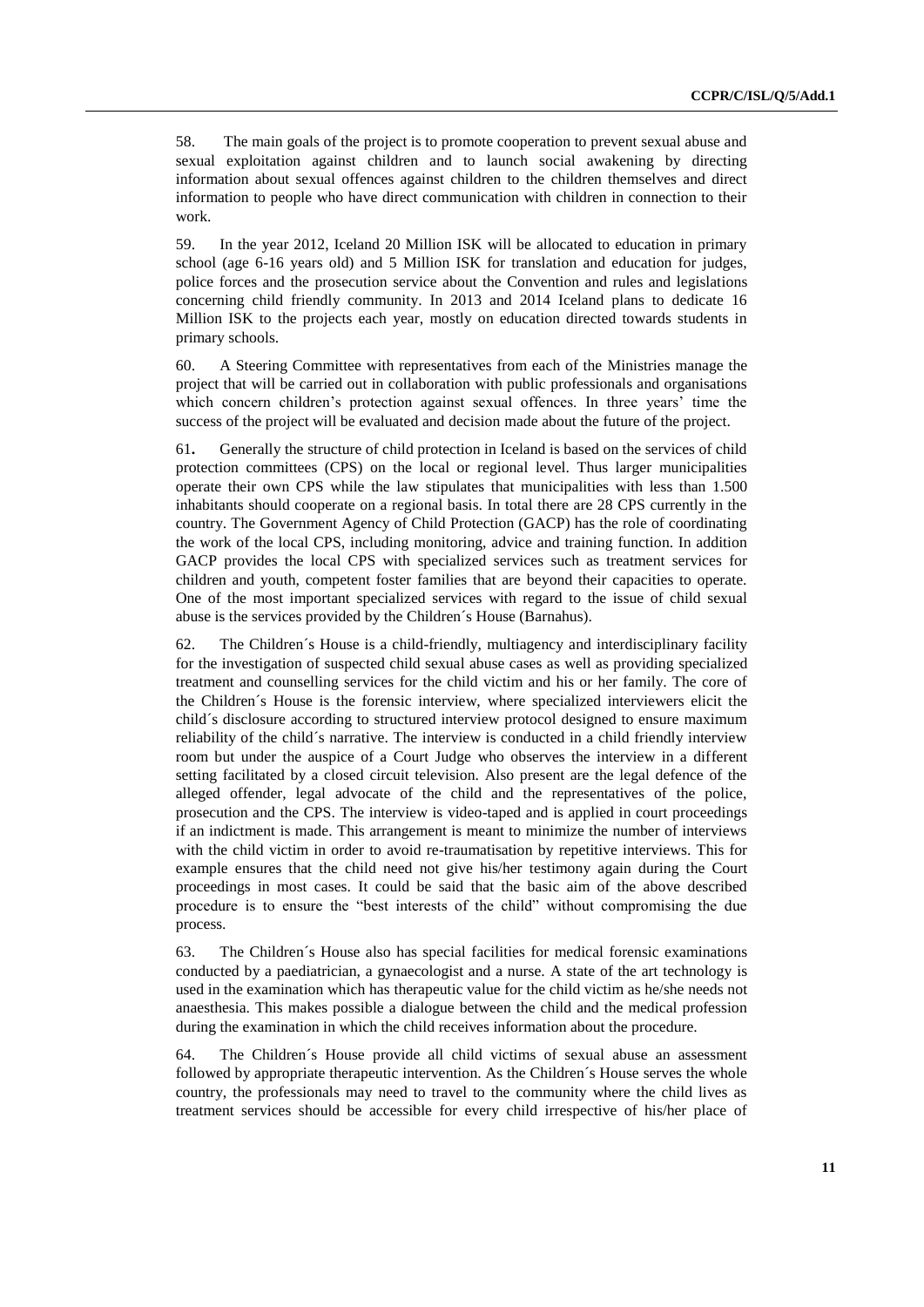residence. The non-offending parents and siblings also receive counselling and support as appropriate.

65. Following the establishment of the Children´s House in 1998 the general level of social awareness of child sexual abuse has increased dramatically. This child-friendliness and professional approach has facilitated positive attitudes towards reporting cases to the local CPS that in turn refer individual cases to the Children´s House for investigation. During the past years 220 to 240 cases are annually referred to the Children´s House which has served around 2.500 children from the onset. Additional benefits of the operation include the experience in dealing with the issue and data accumulated which greatly facilitates research as well as the dissemination of reliable information and advice to professionals and the public alike.

66. The Government´s Agency for Child Protection has also introduced additional measures against violence of children including:

(a) Specialized assessment and treatment for children with inappropriate sexual behaviour, including sexually offences against other children from 2009;

(b) A specialized group therapy program for children who are victims of physical abuse or have been witnesses to domestic violence from 2010;

(c) A pilot project with the aim of supporting children in situation of domestic violence and ensuring that their voices are heard from 2011. A child specialist accompanies the police in interventions due to domestic conflict and violence. The role of the child specialist is to listen to and talk with the children as well as assessing their needs for responses to address trauma the children may have experienced.

67. No recent efforts have been taken by Iceland to introduce in its domestic legislation all elements of the definition of torture, in line with the Convention against Torture and Other Cruel, Inhuman or Degrading Treatment or Punishment since Iceland"s fifth periodic report. As stated in the report every conduct liable to endanger or threaten people"s life or limbs, including torture is punishable by the General Penal Code in Iceland.

68. Iceland is in the process of building a new prison that will enable a better separation of prisoners and improve prison conditions in the country in general. When the new prison will be ready in 2015, two prisons that have not met the highest standards will be closed. Iceland will in addition continue to examine ways to achieve the goal set forth in the Convention on the Rights of the Child to separate juvenile prisoners from adult.

69. One new prison has been opened recently; the prison at Sogn was officially opened on the first of June 2012. The prison is an open prison with space for 20 prisoners and replaces the Bitru prison.

70. Further, amendments were made in 2011 on the law of Enforcement of Punishment stipulating electronic monitoring as a new enforcement measure. The purpose of the change is to monitor offenders who have been sentenced to prison without probation and to increase the maximum length of community sentencing up to nine months prison sentence. The prisoners are allowed to serve their sentence at home. They have to work, study or participate in other activities to better prepare them for social reintegration as well as uphold certain conditions such as no alcohol or drug abuse. The prisoner has to qualify to be monitored electronically such as to have a permanent residence which the prison service approves of. The Prisoners" partner, guardian, closest relative or the homeowner has to give permission for electronic monitoring in their home. A Prisoner who has violated conditions of electronic monitoring in the previous three years or a prisoner who is being investigated by the police or has a case pending in the criminal justice system in which he is charged for a criminal offence does not qualify for electronic monitoring.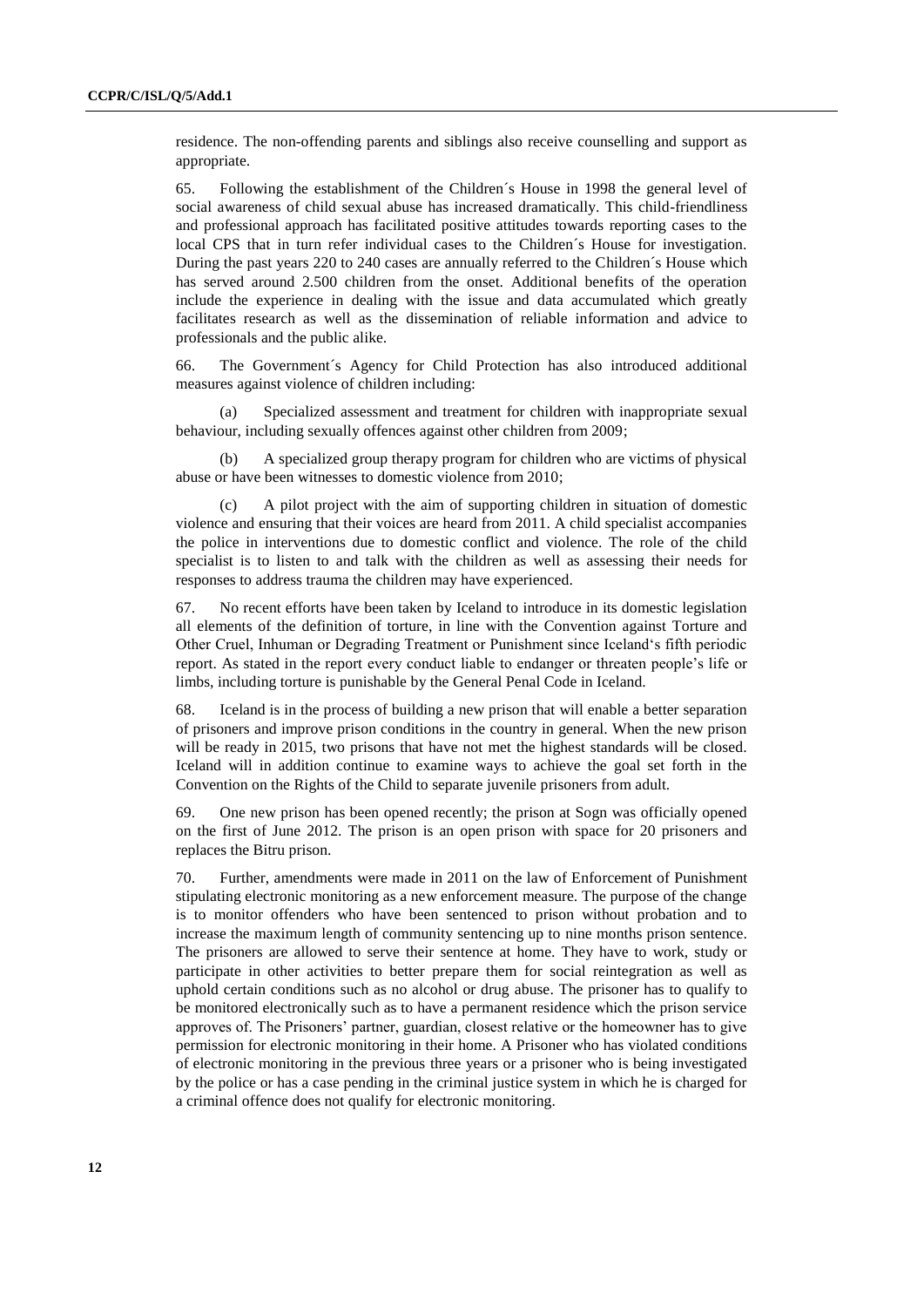71. The Government has made various efforts in combatting Trafficking in Human Beings. Since the fifth periodic report was submitted two important international instruments have been ratified, namely the Convention against Transnational Organized Crime and the Optional Protocol on trafficking in Women and Children in 2010, and the Council of Europe Convention on Action against Trafficking in Human Beings in February 2012. A part of the ratification procedure was amendments of the General Penal Code penalizing the purchase of prostitution as well as criminalizing the beneficiaries and perpetrators of trafficking and prostitution. The changes are to further strengthen the protection of women in vulnerable situations.

72. The National Action Plan from 2009 has come into action in various ways.

(a) The police issued a detailed booklet and working rules on detecting and responding in possible cases of trafficking and prostitution.<sup>3</sup> These include detailed information on pertinent legislation, both national and international, guidelines on how to identify victims of trafficking as well as the treatment of victims in cases of detection. In addition the Police Academy curriculum takes note of the working rules;

One case came before the District Court of Reykjanes where a woman was charged for trafficking but acquitted in July 2010, as is further described below;

(c) Iceland actively participates in the Council of Baltic Sea States Task Force against Trafficking in Human Beings;

(d) NGO"s that specialize in helping women and children that have been a victim of abuse or sexual violence have for many years been a part of budget appropriation in Iceland. In 2010, one of those NGO"s, *Stígamót*, got an extra funding of 10 million ISK from the Government to establish a shelter for women getting out of prostitution and women that have been a victim of human trafficking. The Shelter is run by the NGO with funding from the Government and donations.

73. Amendments to the Act on Foreigners were made in 2010, adding victims of trafficking to the list of possible grounds for obtaining a residence permit. So far one such permit has been granted.

74. Regarding the outcome of the cases referred to; the first and only conviction for trafficking was in March 2010 by a District Court when five individuals were convicted to five years in prison. They were prosecuted and convicted for trafficking a 19 year old Lithuanian girl to Iceland for prostitution. The case was appealed to the Supreme Court that reduced the sentences to 4 years.

75. In December 2009 a female perpetrator was convicted to prison by the District Court of Reykjanes for a drug offence and organizing and profiting from the prostitution of several girls. She was moreover charged with trafficking but was acquitted.  $\overline{4}$  The case was appealed to the Supreme Court that confirmed the District Courts ruling in June 2010. The same woman was charged and convicted to 15 months in prison for organizing and profiting from the prostitution of others by the same District Court in July 2010 (para. 49 of the fifth periodic report). She was also in this case charged with trafficking but again acquitted. The case was not appealed.

76. Icelandic authorities would like inform the Committee that extensive amendments were made to the asylum chapter of the Act on Foreigners in 2010. A new consolidated version of the Act is attached. The amendments cover inter alia a regime for subsidiary protection, more precise rules regarding residence permits on humanitarian grounds, further

<sup>3</sup> [http://www.logreglan.is/upload/files/Mansal%20-%20verklag%20l%F6greglu.pdf.](http://www.logreglan.is/upload/files/Mansal%20-%20verklag%20l%F6greglu.pdf)

<sup>4</sup> Reykjanes District Court, case no. S-190/2010.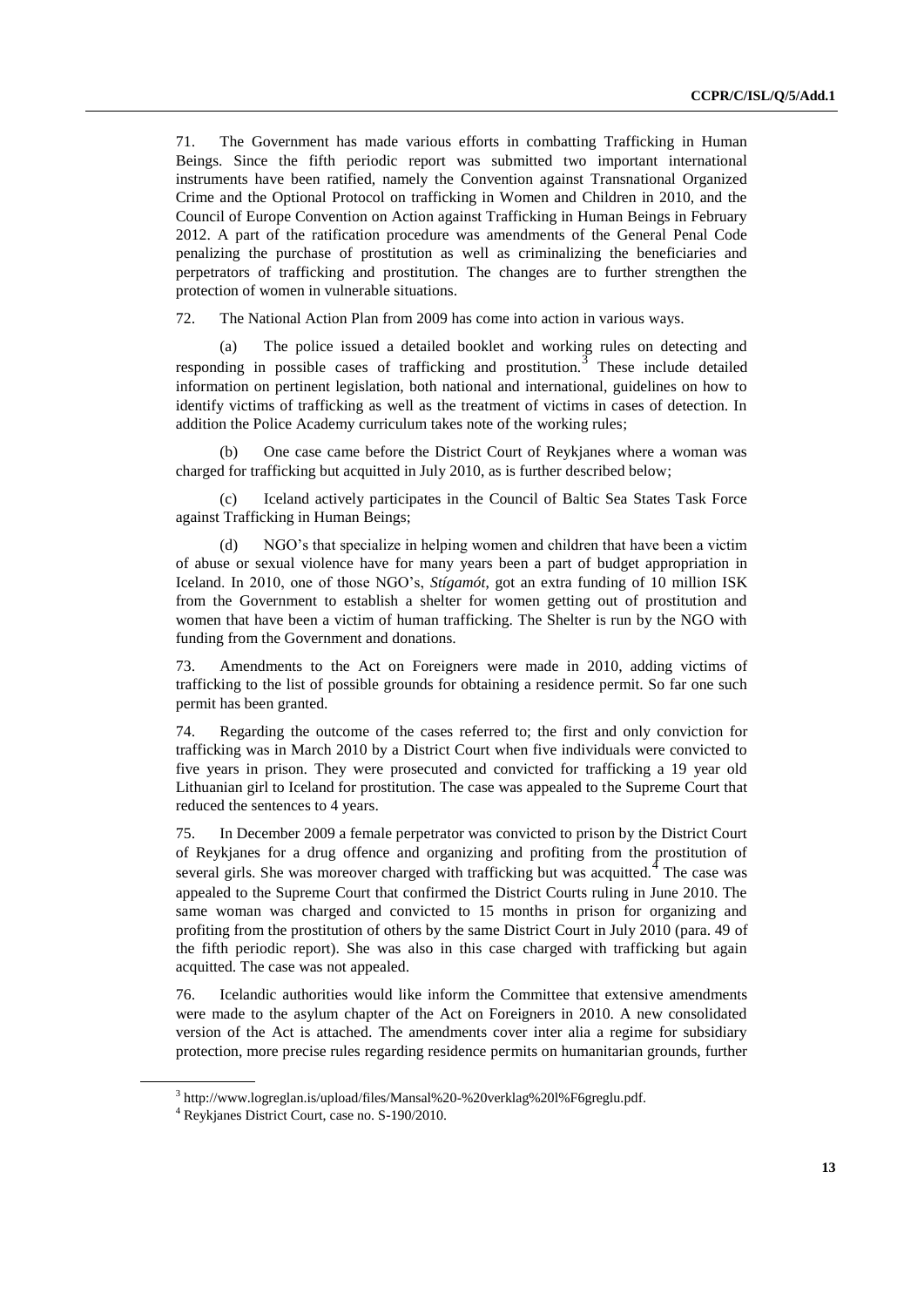legal aid to those receiving a negative decision and partially cover asylum seekers during procedure at the first level instance and rules regarding reception conditions. Several amendments were also made to establish safeguards for the protection of unaccompanied minors applying for asylum in Iceland. The changes were based upon the comprehensive review made by a multi stakeholder committee appointed by the now Minister of Interior in 2009.

77. Following the amendments in 2010 article 45 of the Foreign Nationals Act now stipulates exemptions in order to ensure that a decision about deportation or refusal of entry will not be implemented until the danger that the individual in question might face no longer exist.

78. The above mentioned amendments to the Foreign Nationals Act in 2010 were partly aimed at improving handling of asylum applications.

79. As regards suspense effect to appeal lodged by asylum seekers they are now covered by article 32 of the Act on Foreigners. As a general rule an appeal lodged by asylum seeker will have suspense effect to the implementation of the decision. There are exceptions to that rule listed in paragraph 1, article 32, of the Act on Foreigners. However in paragraph 3, article 32 there is a rule stating that a decision may not be carried out until the applicant has had to opportunity to lodge an appeal. If the applicant has requested suspense effect to the appealing authority than a decision may not be implemented until a ruling has been made on whether or not to suspense effect.

80. As regards free legal aid to those applicants interviewed at the Directorate of Immigration they now have the right to have a spokesperson present during the interview if the so wish according to paragraph 1, article 50 c, of the Act on Foreigners. In practice all applicants interviewed by the Directorate have a spokesperson appointed and that person is a lawyer. They are paid by the state for services up to fifteen hours to assist an asylum seeker on the first stage, and should the asylum seeker appeal the decision from the Directorate of Immigration, she or he will be paid for assistance for up to five hours.

81. Further, the Icelandic authorities would like to draw the attention of the Committee to the outcome of an intergovernmental group that will deliver suggestions to the Minister of the Interior on amendments in the Act on Foreigners, with the aim of enhancing humanitarian approach to procedure and legislation regarding foreigners from countries outside the EEA area.

82. Permits issued on humanitarian grounds are described in article 12 f of the Act on Foreigners. Paragraph 2 of that article now reads:

"A temporary residence permit may be granted on the basis of humanitarian reasons if a foreign national can demonstrate an urgent need for protection, e.g. for health reasons, or due to the difficult social circumstances of the person concerned or due to difficult general circumstances in the person's home state or in a country to which he/she would be sent, or due to other events for which he/she cannot rightly be held responsible. Special consideration shall be given to cases where children are involved and a decision taken with a view to what is best for the child."

83. The reasons listed in the article are not comprehensive and a decision is always based on the circumstances of each case. It is not necessary for an applicant to fulfil the general requirements for a temporary residence permit set forth in article 11 of the Act on Foreigners. A person holding a humanitarian permit can apply for work permit and a humanitarian permit can be a basis for permanent residence permit according to article 15 of the Act on foreigners. The humanitarian permit is issued for one year but can be renewed and after four years holding such permit the holder can apply for permanent residence permit.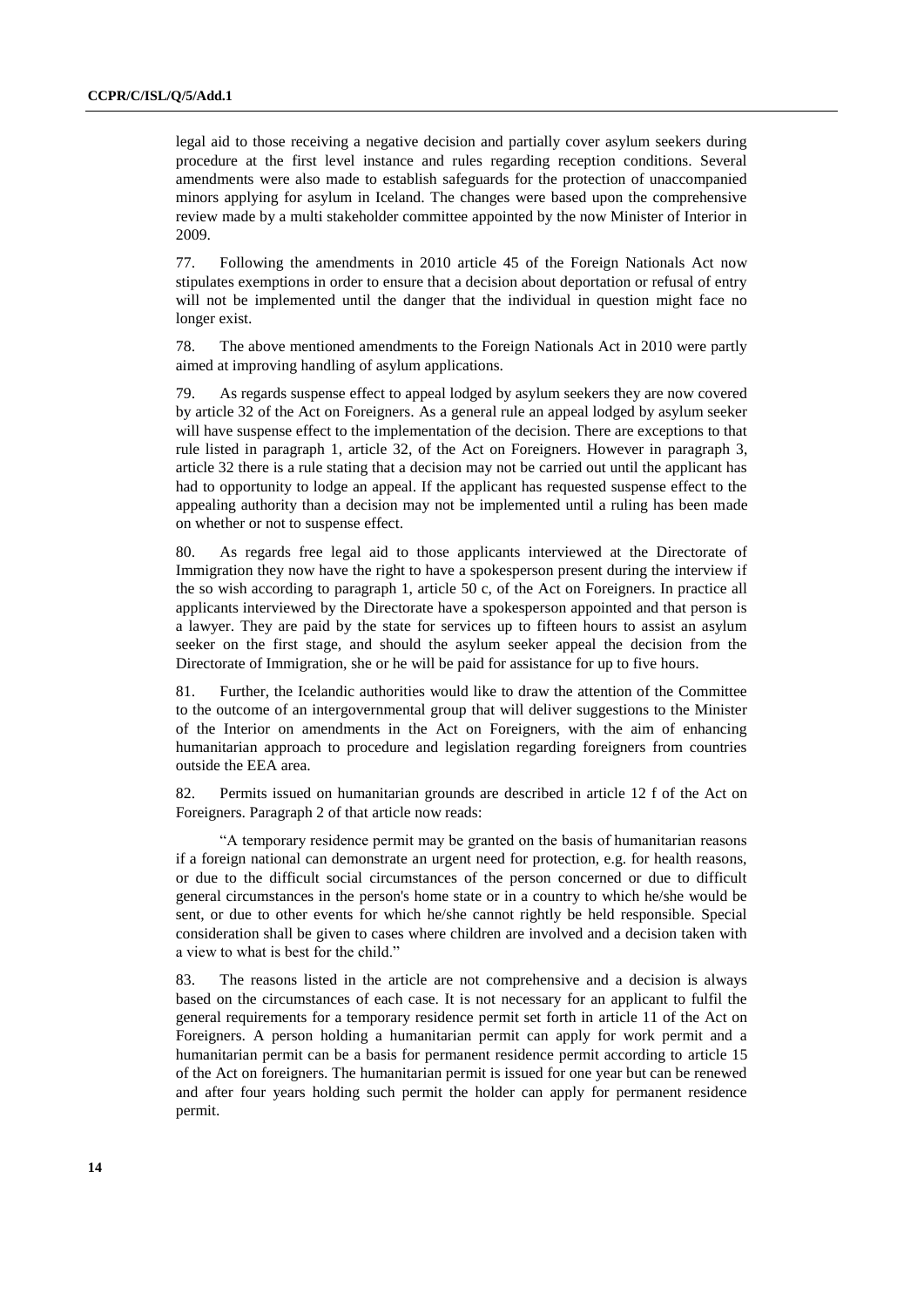84. From the year 2009 application for asylum have been increasing. In 2009 there were a total of 35 applications for asylum. eight applicants were granted asylum and one applicant was granted a humanitarian permit. In 2010 there were a total of 51 applications, 12 applicants were granted asylum. In 2011 there were 76 applications for asylum, 14 were granted asylum and 1 applicant was granted a humanitarian permit.

85. The Minister of the Interior proposed an amendment to the Judiciary Act to temporarily increase the number of district court judges by five and Supreme Court judges by three to ensure the efficiency of the judicial system following the collapse of the banking system. The bill was passed early 2011 and enacted from 1 March 2011.

86. The amendments to the Judiciary Act No. 15/1998 mentioned in Iceland"s regular report, paragraphs 130 – 131 were passed in Parliament in May 2010 and took effect from the same time.

87. No plans are to revise the article. The exceptions provided for in paragraph 2 are considered to be sufficient in this respect as the monetary criterion for permitting appeals is very low and also that liberal provisions are made for granting exemptions. In practice it is common for permission to appeal to be granted in response to an application.

88. As stated in Iceland"s report, in criminal procedure at first-instance level, all the conditions for a free and fair trial according to article 14 of the Covenant are scrupulously observed, since the hearing is public, with oral testimony taken from witnesses in court.

89. Article 62 of the Icelandic Constitution obliges the State to support and protect the Evangelical Lutheran Church as the National Church of Iceland. It is the only religious association that is established by statute, and is the only religious association that does not have to register under The Act on registered religious associations, No. 108/1999.

90. The National Church falls under The Act No. 78/1997 that defines the status of the church in society and it relations to the Government. The laws have changed over the years and the church is more independent from the government today than it used to be.

91. All religious associations that are registered by Statistics Iceland receive religious community-membership taxes that are collected by the state. Other religious associations than the National Church receive the religious community-membership taxes directly to the association on a national level while the National Church is geographically defined into financially independent congregations supplemented by a compensation fund for the smaller congregations.

92. The National Church is independent institution but the employees of the Church are civil servants. This is part of an agreement between the State and the Church that was made in 1984, when the Church handed over land to the State and the State agreed paying for certain number of full-time positions. The National Church representatives attend in formal ceremonies by tradition, such as when Parliament is convened each year and with the inauguration of the President. The ceremonies take place in Reykjavík cathedral and the Bishop of Iceland takes part in the service.

93. All cemeteries are under the responsibility of the National Church. Individuals that are in other religious associations or not registered in a religious association are buried in non-consecrated parts of the cemeteries. Distribution of ashes outside of a cemetery is independent of religious association and allowed according to Act No. 203/2003.

94. Religious organizations which are registered according to Act on religious organizations No. 108/1999 must follow certain conditions to gain state subsidies. According to Act No. 91/1987 the state treasury shall deliver every month from undivided income tax an amount which is allocated to church congregations and registered religious organizations. The amount depends on the number of persons who are registered in the church or religious organizations. The amount for each person, 16 years and older, was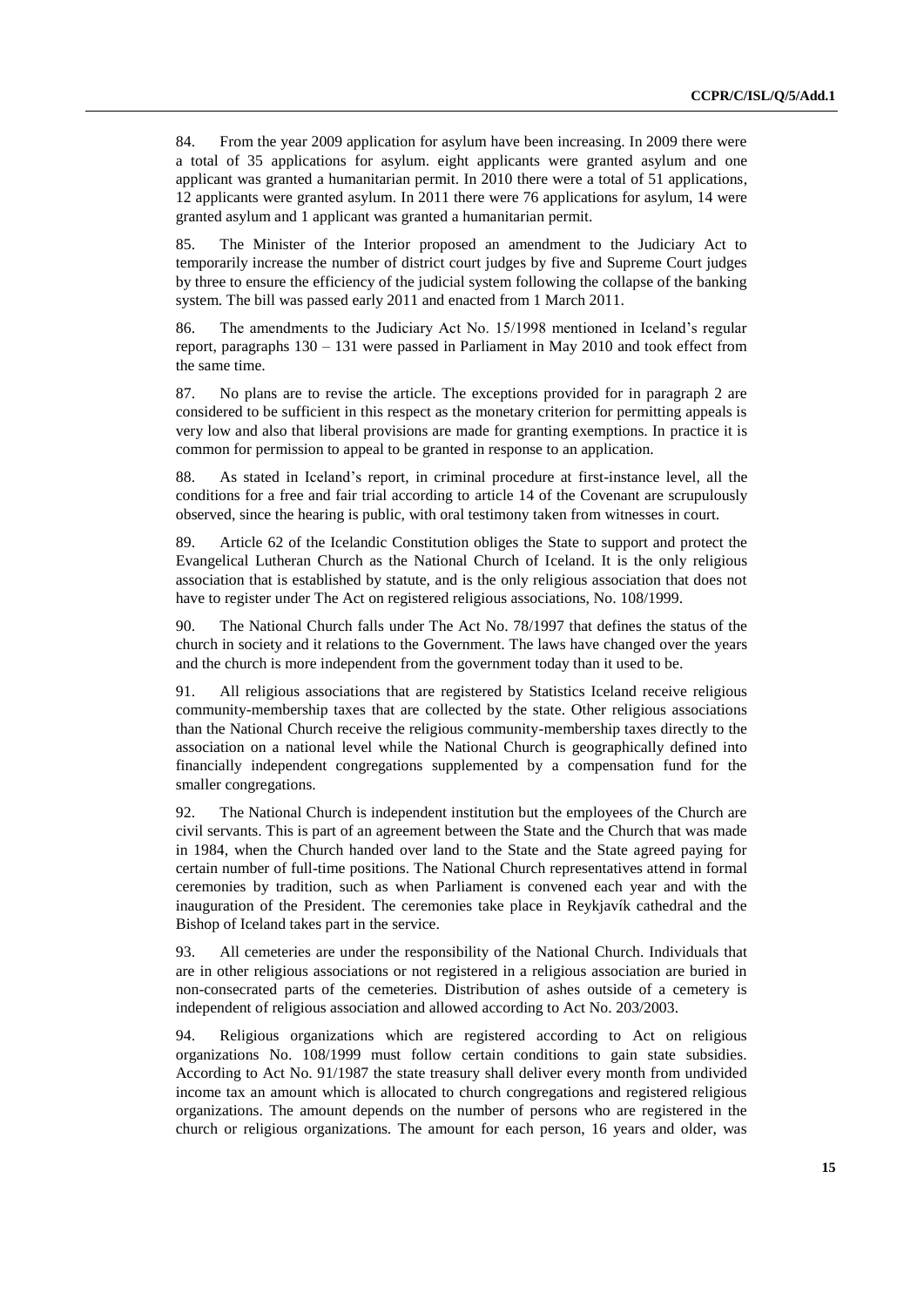approximately \$67 for 2011 (ISK 8.400). Non-religious organizations have not the same right as registered religious organizations to gain state subsidies.

95. This spring the Ministry of the Interior submitted a new bill to the parliament to change the Act on religious organizations. According to the bill, non-religious organizations can under certain conditions gain the same state subsidies as religious organizations. The bill has not been passed by the parliament.

96. Regarding children and religion in the school system, there has been extensive debate in Icelandic society on the topic. Iceland"s biggest municipality, the city of Reykjavik has recently introduced new rules on the interaction between pre-schools and elementary schools and religious and non-religions entities stating that functions of such groups shall not take place in within schools or during school hours.

97. A new National Curriculum guide for compulsory education entered into force in 2011 and contains a special chapter on exemptions from compulsory education. According to the guide "It is important that the school show consideration and understanding when dealing with issues related to homes and families. This is particularly true of religious and general beliefs With regard to the specifics of these factors, especially religion, it is possible to allow individual students to be exempted from certain aspects of compulsory education related to religious matters and beliefs, at the request of parents, if adequately justified. Compulsory schools shall however organize school activities in the way that students do not need get an exemption from certain aspects of school because of religious matters.

98. The Ministry of Education, Science and Culture released in May 2012 a draft proposal for a new National Curriculum Guide for all subjects in compulsory education. It says among other things, that religion education is meant to raise awareness of the various religions and different religious traditions with tolerance and openness in mind. Ethics education shall focus on investigating and discussing ethical issues and moral virtue.

99. The Minister of Education has decided to establish a working group with participants from various interest groups to submit proposals on how relations between church and schools at all school levels should be organized. The working group will also examine recommendations from Council of Europe and the United Nations about the links between schools and religion and beliefs with recommendations for actions.

100. The current legislation on the distribution of assets upon divorce is the Act on Marriage 31/1993 of 14 April 1993. It has not been revised in respect of distribution of assets upon divorce and no revision is pending. Icelandic law on marriage is built on a Nordic model.

101. A guiding principle regarding the gender equality between spouses is found in article 2. It states that "In their union of matrimony, the spouses shall be equal in every respect, and shall carry the same obligations towards each other and their children. They shall be faithful to each other, support each other, and together guard the interests of their home and family. Spouses shall bring up their children jointly, care jointly for their needs, and aid each other in providing for the family by financial contributions, domestic work, and by other means".

102. Providing for the family include domestic work. This is reiterated in article 47. This clarifies the fact that a housewife for example, who works in the home but not outside of the home, is not being provided for by her husband any more than he is being provided for by her. The concept "provider" shall be defined in accordance to this. The situation before the revision of 1993 was that the spouse who mainly or only worked in the home, provided the other spouse with the opportunity to work and gain income outside of the home. The latter usually had control over the funds, and the resources that the spouse who worked outside of the home acquired using the funds, became their matrimonial asset. The other